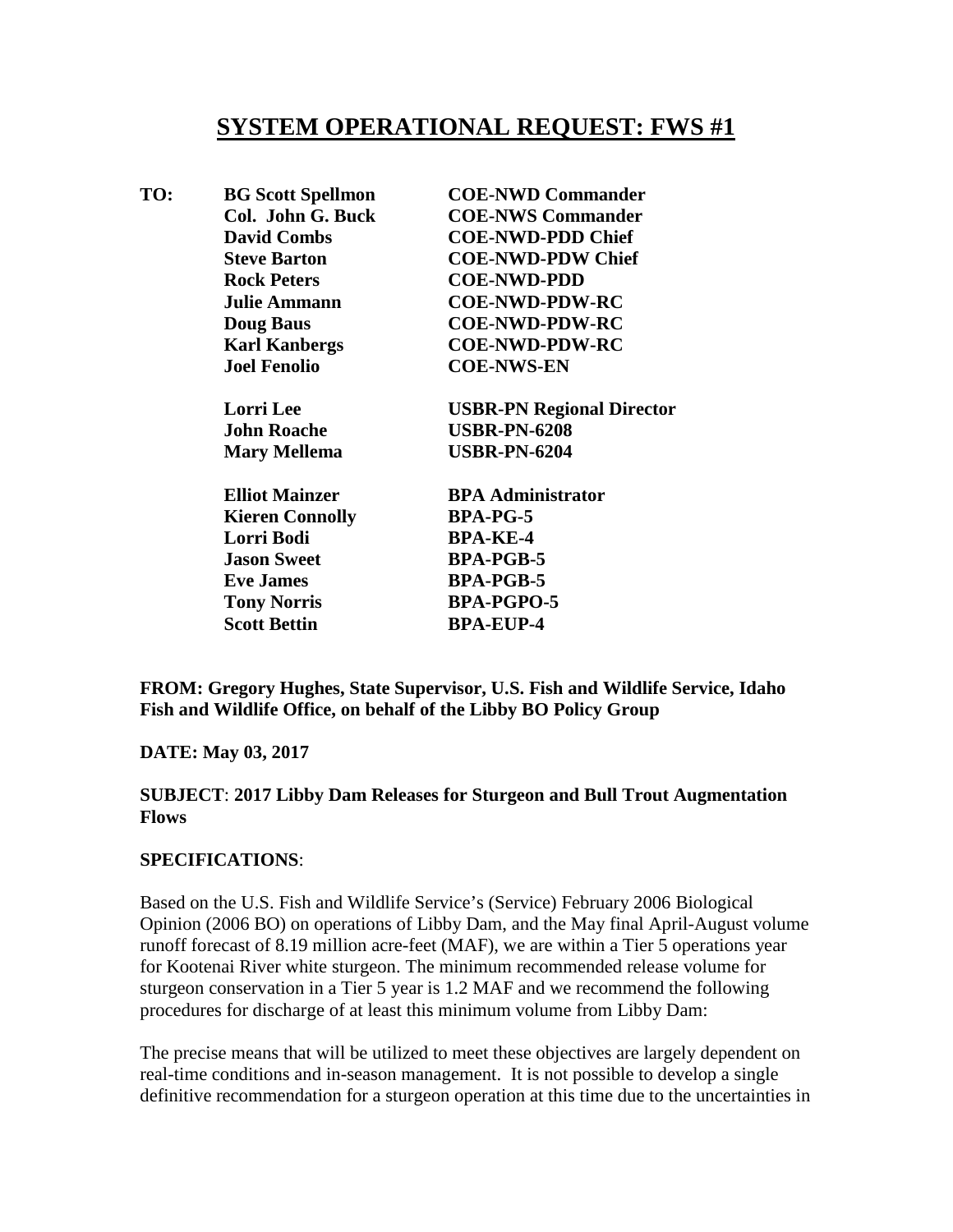the forecast, and shape and volume of inflow. Given these uncertainties, the Service has developed the following guidelines for sturgeon operations in 2017:

- The 2017 sturgeon operations at Libby Dam will consist of one period of pre-peak flow (20,000 cubic feet per second (cfs)), one period of peak flow (powerhouse capacity), one period of interim flow maintenance (~18-21 kcfs at Bonners Ferry), a second period of peak flow (powerhouse capacity), and one period of post-peak flow (ramp-down). The ramp-down from peak operation will occur within 2006 BO ramping rates, and will exhaust remaining sturgeon volume following the second period of peak flow augmentation.
- Based on the Service's 2006 BO on operations of Libby Dam, and the May final April-August volume runoff forecast of 8.19 MAF, we are within a Tier 5 operations year for Kootenai River white sturgeon. The minimum recommended release volume for sturgeon conservation in a Tier 5 year is 1.2 MAF, and we recommend the following procedures for discharge of at least this minimum volume:
- Begin sturgeon augmentation flow for the first peak when the Regional Team of Biologists determines that local tributary run-off downstream of Libby Dam is peaking.
- Increase discharge (according to ramping rates in 2006 BO) from Libby Dam up to full powerhouse capacity  $(\sim 25,000 \text{ cfs})$ , depending on local conditions (e.g. river stage at Bonners Ferry).
- Maintain peak discharge for a period of 5-7 days.
- Selective withdrawal gates at Libby Dam above elevation 2,326 mean sea level will remain uninstalled during this peak, allowing for conservation of warmer surface water that will be targeted for release during the descending limb of the second peak, described below.
- After 5-7 days of peak discharge, decrease discharge at Libby Dam (according to ramping rates in 2006 BO) to a discharge that is sufficient to maintain a flow of at least 18,000 cfs at Bonners Ferry until commencement of the second peak.
- Increase discharge (according to ramping rates in 2006 BO) from Libby Dam up to full powerhouse capacity when the Regional Team of Biologists determines that the high-elevation run-off in the Kootenai Basin has begun. Actual peak discharge during this second peak will depend on local conditions (i.e. river stage at Bonners Ferry).
- Selective withdrawal gates at Libby Dam above elevation 2,326 mean sea level will be placed to within 30' of the surface of the reservoir prior to the end of the second peak, described above, allowing for release of warmer surface water as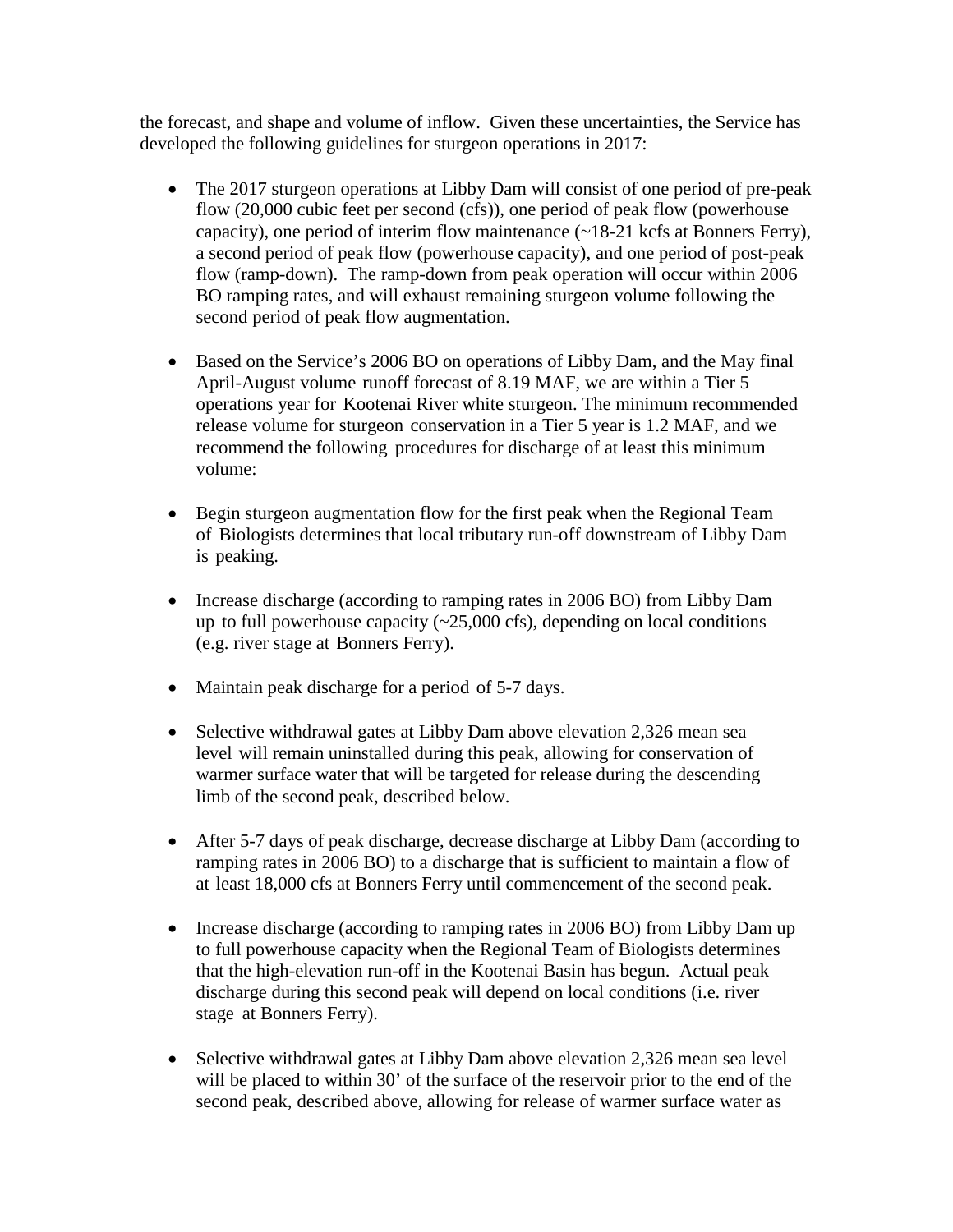the receding limb of the hydrograph commences. Release of warmer water from Libby Dam, in combination with lower volume of release, will allow the Kootenai River temperature to increase to appropriate spawning temperatures at Bonners Ferry (8-10°C) during the receding limb of the hydrograph.

- Maintain peak discharge for a period of 7-14 days.
- After 7-14 days of peak discharge, and until the sturgeon volume is exhausted, decrease discharge at Libby Dam towards stable summer flows, to no less than bull trout minimum flows (9,000 cfs in Tier 5).
- Total number of days at peak discharge will depend on real time conditions and the shape of the inflow hydrographs.

As always, flood risk reduction operations supersede sturgeon flow augmentation, and dam managers will coordinate operations with regional sturgeon managers.

Sturgeon augmentation discharge may be extended for additional days if the Corps elects to provide volume in excess of the minimum volume requirement in the 2006 BO and to control the refill rate of Libby Dam.

Provide stable or gradually declining discharge through the end of September following ramping rates and minimum flow guidelines in the 2006 BO for bull trout and white sturgeon.

Additional recommendations may be provided as water supply forecasts are updated.

## **JUSTIFICATION:**

The objective of the 2017 sturgeon augmentation operation described in this SOR is to provide two periods of peak river stages/flows during the spring run-off period. The first peak, timed to low-elevation run-off below Libby Dam, is intended to provide sturgeon cues to begin upstream migration and staging. The second peak, timed to high-elevation run-off above Libby Dam, is intended to provide sturgeon cues to migrate further upstream from their staging areas and spawn towards the end of the second peak and/or on its descending limb. Overall, the goal is to provide conditions that will enable sturgeon to migrate to, and spawn over, rocky substrates that exist upstream of Bonners Ferry.

This two-peak approach was successfully implemented in 2013 and 2014. Telemetry data for spawning Kootenai sturgeon females from those years indicate that a higher proportion migrated just upstream of Bonners Ferry than in recent years. A third year of single-peak sturgeon operations will allow sturgeon managers to test whether those results are due to the two-peak approach, temperature management, a combination of the two, or another factor.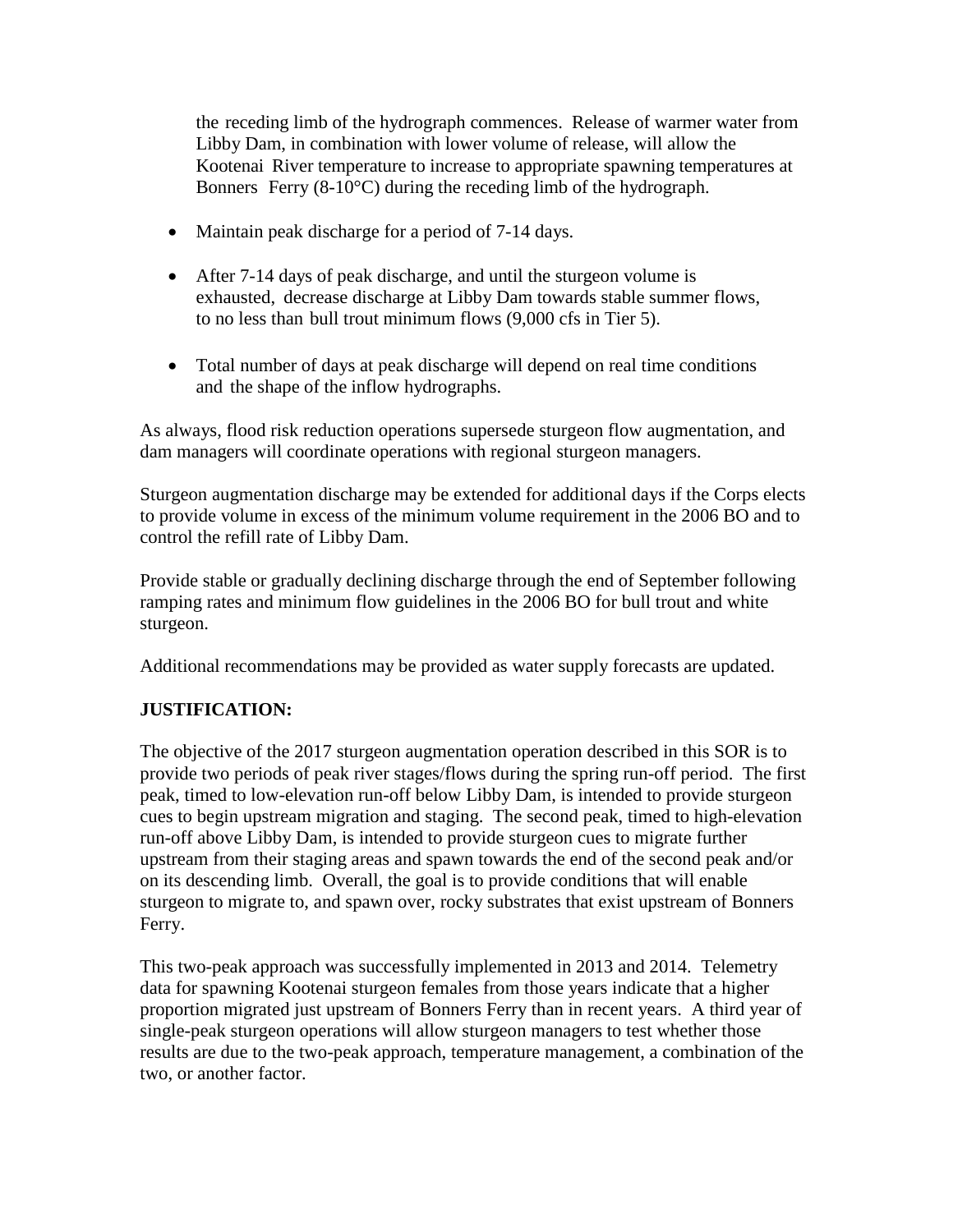Table 1. Kootenai Sturgeon Habitat Attributes from 2008 Libby Dam BO RPA Clarification.

| <b>Attribute</b>                   | <b>Measure</b>                          | Objective                  |
|------------------------------------|-----------------------------------------|----------------------------|
| Area: RM 141.4 to RM               |                                         |                            |
| 159.7                              |                                         |                            |
| Timing of Augmentation             | May into July (triggered by             | Provide conditions for     |
| <b>Flows</b>                       | sturgeon spawning                       | normal migration and       |
|                                    | condition), in all years                | spawning behavior.         |
|                                    | except for Tier 1.                      |                            |
| <b>Duration of Peak</b>            | Maximize peak                           | Through in-season          |
| <b>Augmentation Flows for</b>      | augmentation flows with                 | management, provide        |
| <b>Adult Migration and</b>         | available water for as                  | peak augmentation flows    |
| Spawning                           | many days as possible, up               | that lead to a biological  |
|                                    | to 14 days during the peak              | benefit for sturgeon to    |
|                                    | of the spawning period                  | maximize migration and     |
|                                    | with pulses <sup>1</sup> , in all years | spawning behavior via a    |
|                                    | except for Tier 1.                      | normalized hydrograph.     |
| <b>Duration of Post-Peak</b>       | Maximize post-peak                      | Through in-season          |
| <b>Augmentation Flows for</b>      | augmentation flows with                 | management, provide        |
| <b>Incubation and Rearing</b>      | available water for as                  | post-peak augmentation     |
|                                    | many days as possible, up               | flows that lead to a       |
|                                    | to 21 days, in all years                | biological benefit for     |
|                                    | except for Tier 1.                      | sturgeon to maximize       |
|                                    |                                         | embryo/free-embryo         |
|                                    |                                         | incubation and rearing via |
|                                    |                                         | descending limb of a       |
|                                    |                                         | normalized hydrograph.     |
| Minimum Flow Velocity <sup>2</sup> | 3.3 ft/s and greater in                 | Provide conditions for     |
|                                    | approximately 60% of the                | spawning and               |
|                                    | area of rocky substrate in              | embryo/free-embryo         |
|                                    | the area of RM 152 to RM                | incubation and rearing.    |
|                                    | 157 during post-peak                    |                            |
|                                    | augmentation flows.                     |                            |
| <b>Temperature Fluctuation</b>     | Optimize temperature                    | Provide conditions for     |
|                                    | releases at Libby Dam to                | normal migration and       |
|                                    | maintain $50^\circ$ F with no           | spawning behavior via a    |
|                                    | more than a 3.6° F drop.                | normalized thermograph.    |
| Depth at Spawning Sites            | Intermittent depths of 16.5             | Provide conditions for     |
|                                    | to 23 ft or greater in 60%              | normal migration and       |

<span id="page-3-0"></span><sup>&</sup>lt;sup>1</sup> Kootenai sturgeon spawn on the descending limb of the hydrograph. "Pulses" refer to slight reductions in Flow during this two-week period to initiate spawning.<br><sup>2</sup> In order to develop an agreed-upon estimate and measurement of the areal extent of the velocity and depth

<span id="page-3-1"></span>attributes, the Action Agencies shall, together with the Service and in collaboration with other involved parties as needed, develop appropriate assessment tools (e.g., hydrologic models) of the braided reach.